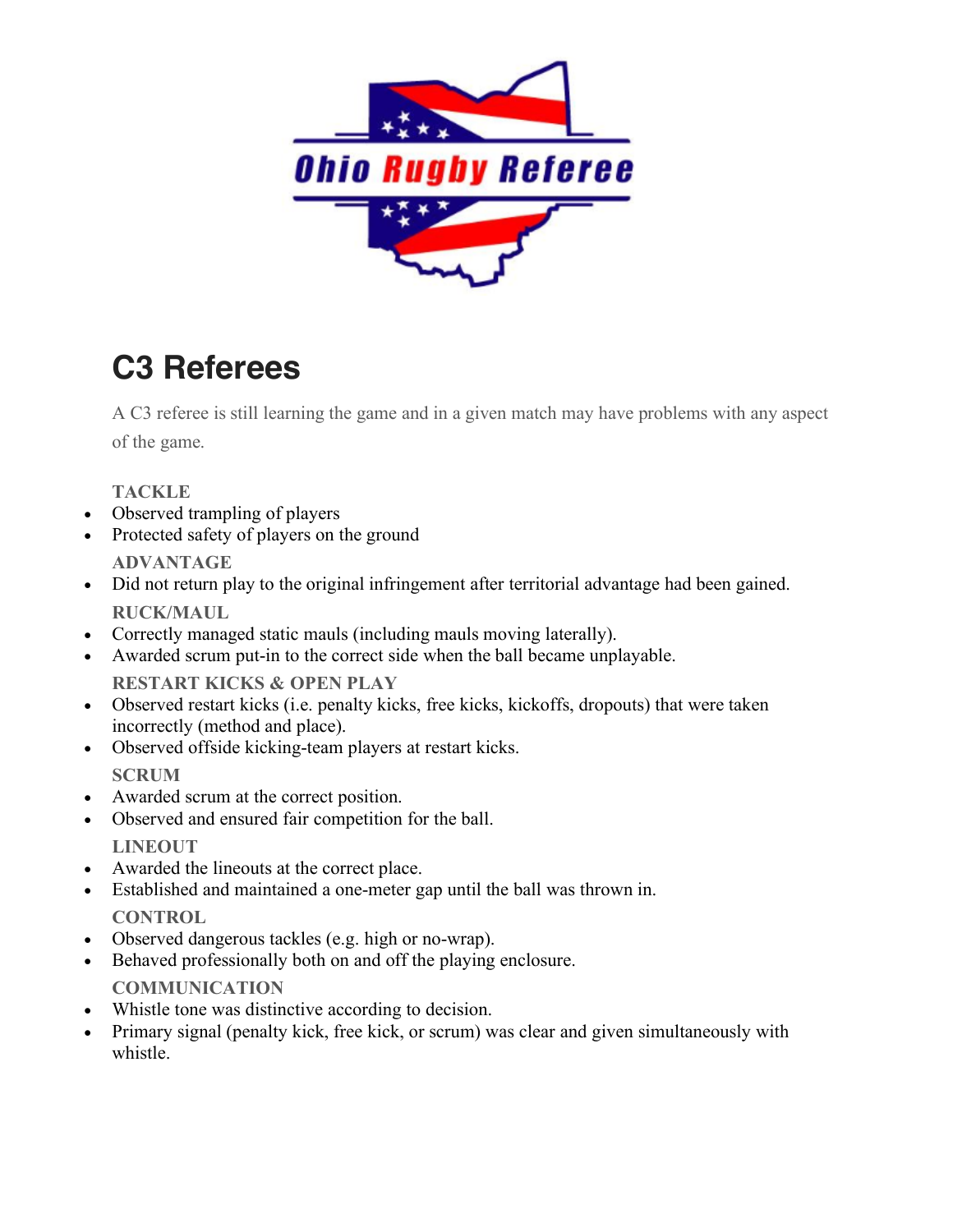# **C2 Referees**

A C2 referee should be able to manage the safety aspects of the game. They should be able to apply the whistle/signal sequence of communication. They should be positioned correctly at scrums, lineouts and situations that occur near the goal line. They should be able to prevent pileups after tackles, but they will have problems in dealing with the initial players arriving at a post-tackle situation. They should conduct themselves with good demeanor both on and off the playing enclosure.

#### **TACKLE**

- Observed arriving players leaving their feet.
- Did not permit pileups to continue after ball was buried.
- Observed trampling of players.
- Awarded scrum put-in to the correct side when ball became unplayable. **ADVANTAGE**
- Recognized distinctions of advantage for penalty kick infringements versus scrum infringements.
- Did not return play to the original infringement after territorial advantage had been gained.
- Communicated advantage with voice and signal. **RUCK/MAUL**
- Correctly managed static mauls (including mauls moving laterally).
- Observed flagrant illegal collapsing of the ruck or maul.
- Observed other unsafe play.
- Awarded scrum put-in to the correct side when the ball became unplayable.

**RESTART KICKS & OPEN PLAY**

- Observed restart kicks (i.e. penalty kicks, free kicks, kickoffs, dropouts) that were taken incorrectly (method and place).
- Observed non-kicking team players who failed to retire 10 meters or who were not put onside by actions of other players at restart kicks.
- Observed offside kicking-team players at restart kicks.
- Observed forward passes and knock-ons.

**SCRUM**

- Awarded scrum at the correct position.
- Observed and ensured fair competition for the ball.
- Enforced proper engagement procedures.
- Observed and ensured that after engagement, the scrum was stationary and square to touch until the ball was put in.
- Did not allow repeated collapsing or lifting of scrums.
- Used and acted upon "Use it or lose it" at static scrums.
- Observed and ensured scrumhalf remained onside and stayed out of the pocket.
- Observed back row unbinding early.
- Observed offside by non-participants.

**LINEOUT**

- Awarded the lineouts at the correct place.
- Established and maintained a one-meter gap until the ball was thrown in.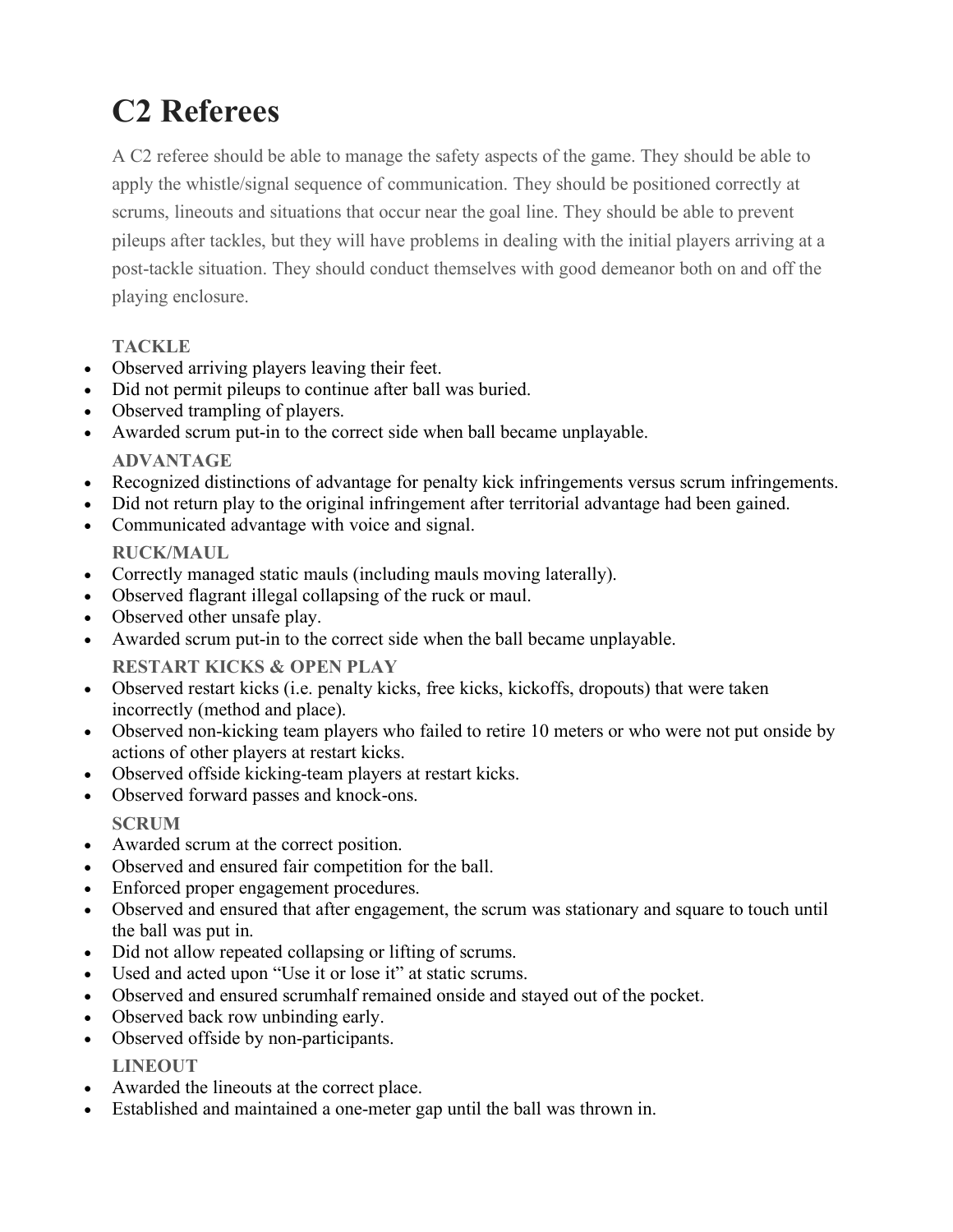- Established correct positioning of the thrower, the thrower's opposite and the receivers (if any) prior to the throw.
- Observed unfair competition for the ball.
- Observed jumpers jumping early or remaining supported in the air prior to the throw-in.
- Observed destructive offenses across the lineout and made this a priority.
- Observed offside infringements by participants.
- Observed illegal support of jumpers.
- Observed offside by non-participants when ball was held in the lineout.
- Observed improper quick throw-ins.

**CONTROL**

- Observed dangerous tackles (e.g. high or no-wrap).
- Observed late tackles on kicker.
- Observed early/late tackles on receiver.
- Controlled unsafe behavior and foul play promptly and effectively.
- Candidly admitted mistakes, but did not try to compensate for them.
- Behaved professionally both on and off the playing enclosure.

### **COMMUNICATION**

- Whistle tone was distinctive according to decision.
- Primary signal (penalty kick, free kick, or scrum) was clear and given simultaneously with whistle.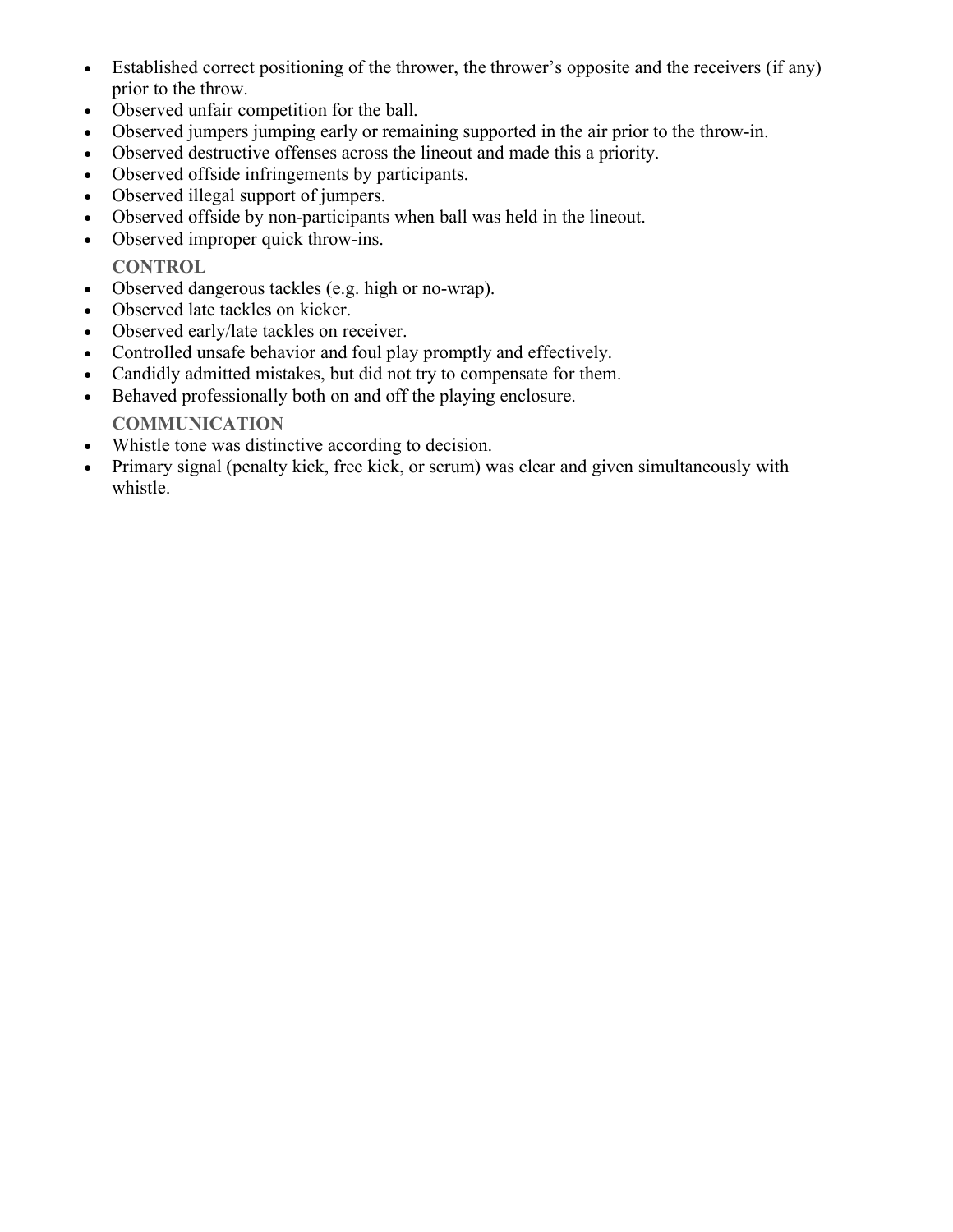## **C1 Referees**

A C1 referee should be able to manage all items outlined for C2 as well as those aspects of the game that relate to offside. They should be able to manage the participants arriving after a tackle, but they may have problems ensuring the ball is immediately available. They should provide concise and specific explanations for penalties that are clearly understood by players. They should be fit and in proper position for all aspects of play with the possible exception of fasterpaced tackle situations. They should be confident in his management of the players, and they should establish clear priorities for the players.

### **TACKLE**

- All elements listed for C<sub>2</sub> and C<sub>3</sub>.
- Observed flagrant killing of the ball by tackler and ball carrier.
- Observed players lying on the ground interfering with ball availability.
- Observed players lying on the ground interfering players on their feet. **ADVANTAGE**
- All elements listed for C<sub>2</sub> and C<sub>3</sub>.
- Played advantage with consideration of players' safety.
- Played advantage in all appropriate situations.
- Communicated the type of infringement and the team that offended while indicating that advantage is being played (e.g., "Blue advantage, penalty" or "Blue advantage, scrum").

**RUCK/MAUL**

- All elements listed for C<sub>2</sub> and C<sub>3</sub>.
- Observed players who failed to remain on their feet.
- Observed flagrant use of hands to win the ball.
- Observed players who obstructed in advance of the ball ("truck and trailer").
- Observed defenders who unbound and affected play.
- Observed offside by defending non-participants, including loiterers.
- **RESTART KICKS & OPEN PLAY**
- All elements listed for C2 and C3.
- Proactively prevented offenses at static restart kicks from occurring.
- Observed players lying on the ground (Law 14) interfering with ball availability.
- Observed players falling over a player on the ground with the ball.
- Observed offside players in open play when ball was kicked ahead.
- Recognized willful knock-ons.

**SCRUM**

- All elements listed for C<sub>2</sub> and C<sub>3</sub>.
- Observed and ensured binding between opposing props was correct.
- Observed and ensured that heads and shoulders were above the hips until the scrum was over.
- Observed and ensured that the body and feet of all front row players were in a normal position to make a forward shove.
- Did not have repeated reset of scrums. In other words, the problems causing reset scrums were identified and solved.
- Ensured back rows remained bound until the scrum was over.
- Ensured non-participants remained onside.